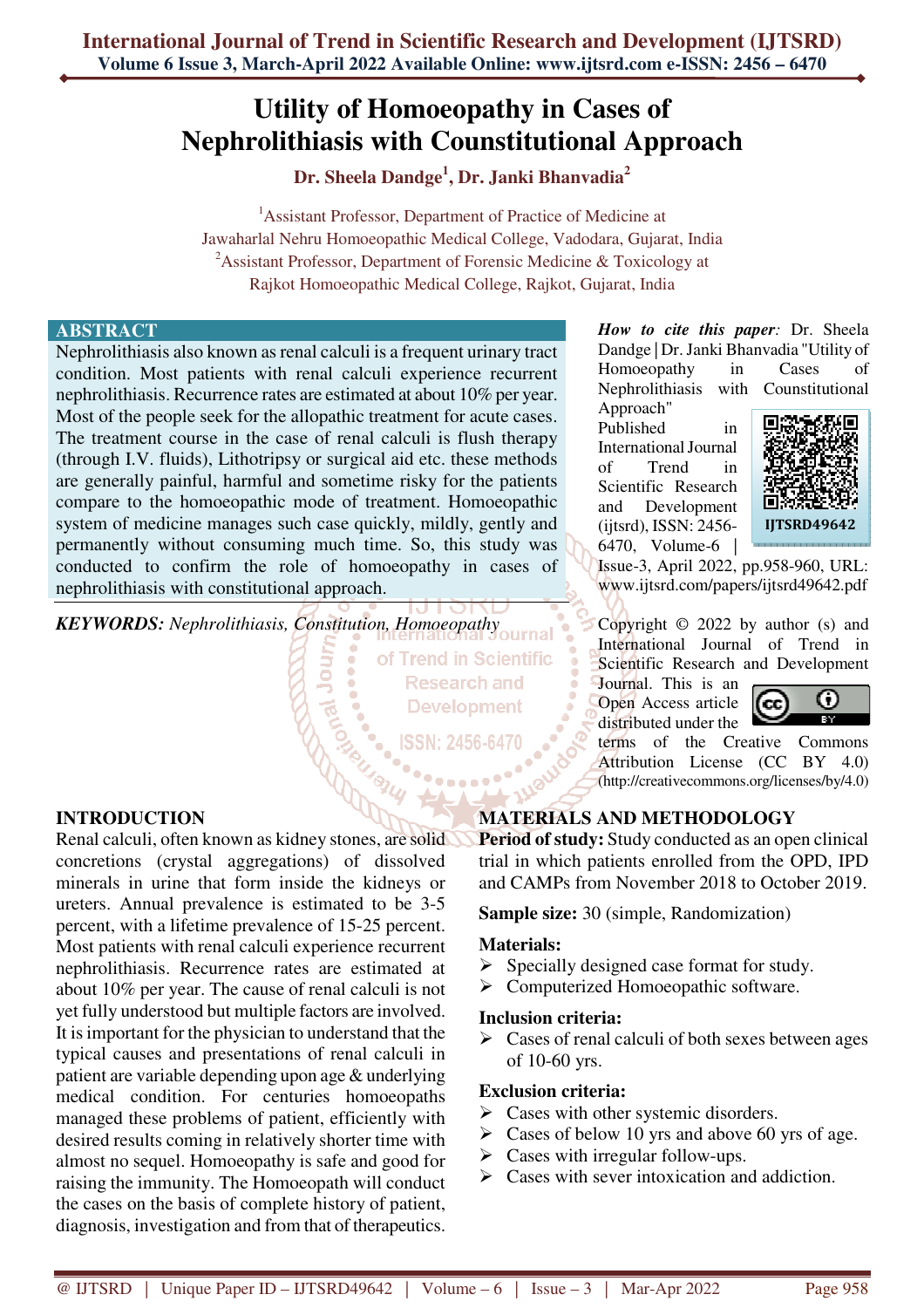#### **Outcome assessment:**

Assessment based on general improvement of the patient at mental and physical level and also at local level (inclusive of pathology). New signs and symptoms developed after the medicine were also assessed during the follow-up. Whenever necessary, help of investigations taken for assessment. After the medicine given- based on the mental, physical and pathological state of the patient the result will be classified as recovered and improved. Recovery –when relief is more than 75%.

Improved –when relief is more than 50% but less than 75%.

**OBSERVATIONS**